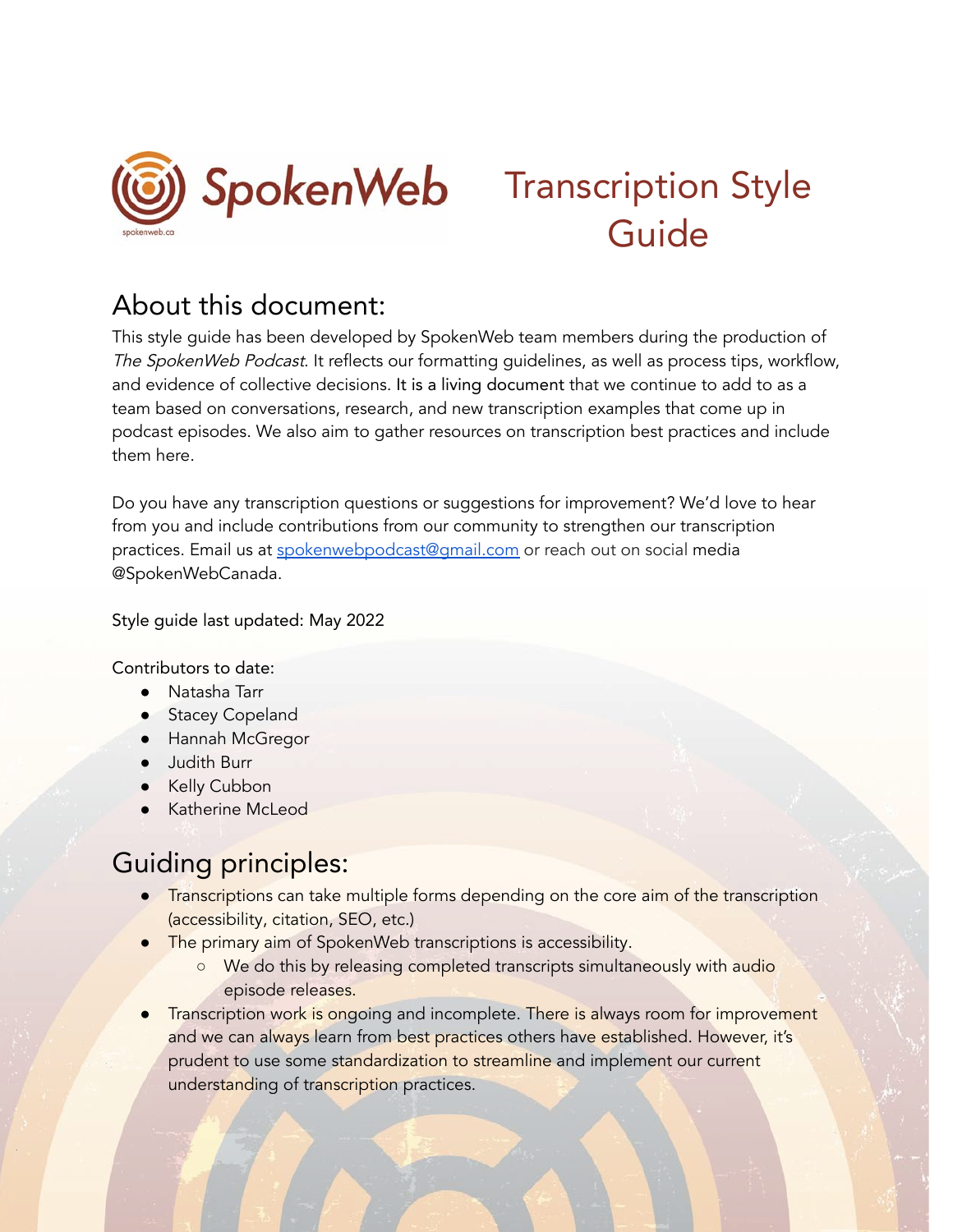

# Process tips:

- Transcribe in Temi, using the highlights function for placeholders for questions or key things to adjust (i.e titles to italicize later, spelling checks for names)
	- The notes section (located on the left hand side in Temi) can be a good place to jot down and time-stamp notes as you go, to then summarize in an email to the supervising producer when delivering the draft transcript.
- While listening and transcribing, re-read transcriptions to view them from the mindset of a reader, rather than a listener.
- Export from Temi into Word doc with Columns
- Arrange columns so the order is time stamp, speaker name, content.
- Remove time stamp hyperlinks (see shortcut [here\)](https://pdf.wondershare.com/word/remove-hyperlink-in-word-mac.html)
- Copy Word doc to Google doc
- Update speaker names in full (Temi has a character limit that often cuts off audio clip descriptions)
- Use this style guide to format the Google doc transcript in full.
- Use Google doc comments to highlight any outstanding issues, leave questions, ask for clarification etc. so the episode producer(s) can respond directly.
- Notify the Supervising Producer/Project Manager that the transcription draft is up in the Google drive folder and ready for review.
- Be on standby for edits, and respond to them.

# Formatting

### Speaker Names

The speaker should be labeled with their full name. Be sure to spell check by googling or asking.

- For recorded audio, performances, and archival audio, we typically aim for the following formatting.
	- [Name, Location/Event, Year]
- Sometimes the same person will speak in different contexts, such as in a voice over, an interview, and an archival recording. Be sure to differentiate their voice in the speaker names so it is clear for a reader of the transcript.
	- I.e Kaie Kellough, Zoom interview, 2022 AND Kaie Kellough, Words and Music Festival, 2019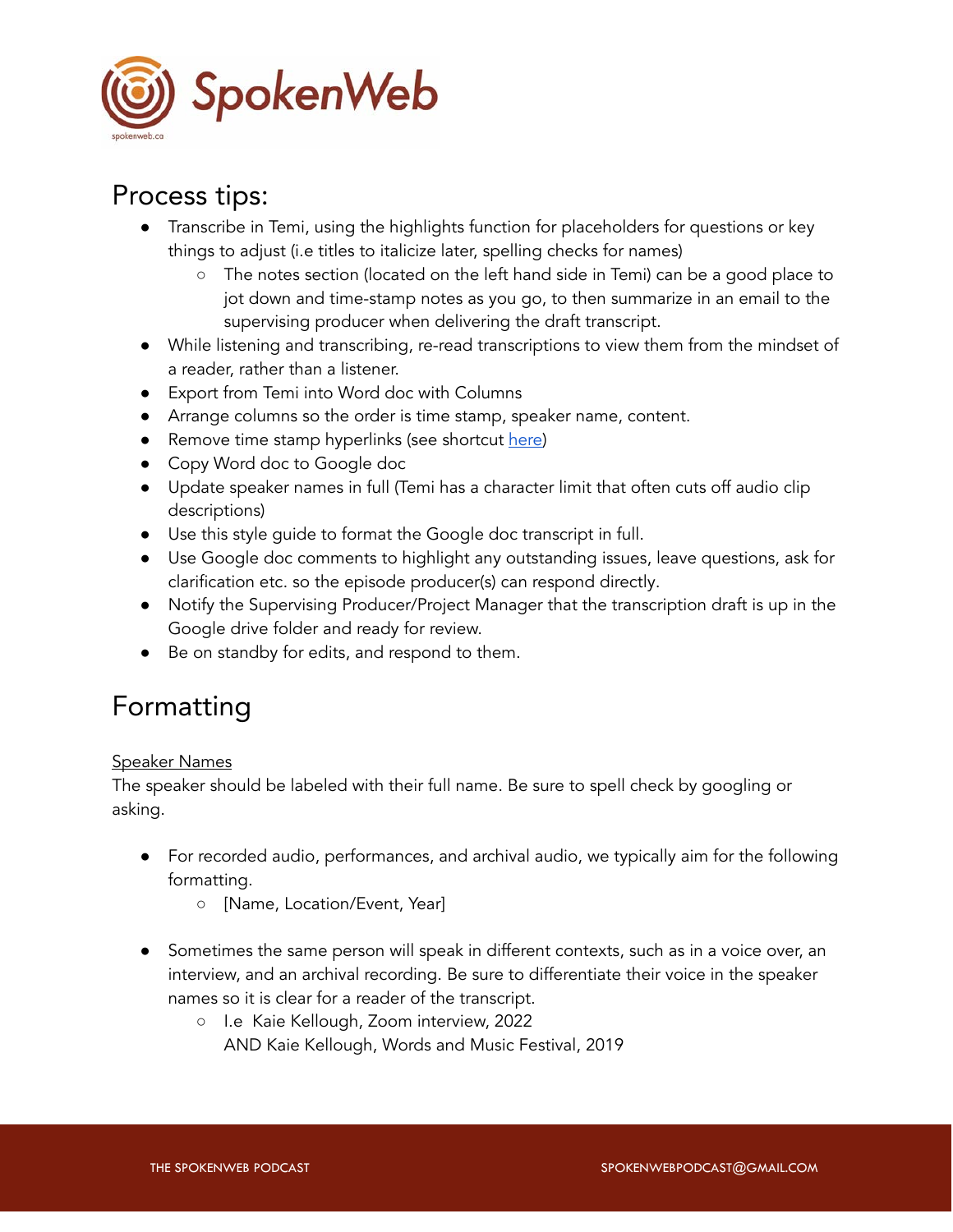

### Body

The document should be left justified, with the names of each speaker aligned to the left margin, and the transcription text beginning 1.5" from the left margin. This happens naturally when you download with the output format as "Columns".

There should be a double space after the podcast intro and a double space between the text of each new speaker. Include a paragraph break (double space) when the host changes topic or segues to the podcast outro.

For accessibility purposes, aim to break up big blocks of text. If one person is speaking or performing for a long time, you can create a line break and repeat the speaker name with an updated timestamp. This is easier on the eyes for reading and makes it easier to reference specific timestamps.

#### Mistakes

If someone makes a mistake when quoting someone or saying the name of a book, show, etc, add [sic: should read as "WORD"] in square brackets.

For example, "And we read the play by Linda Griffiths Alien Creature: A Visitation by [sic: should read "from"] Gwendolyn MacEwen."

# Grammatical Functions

- Exclude transcription of filler words like "um" and "er," but include "like," "so," "sort of." Exclude "you know" when it is said with a similar cadence as other filler words such as "like" and "so".
	- This formatting decision is based on creating a clearer, easier to read transcript.
	- It may be worth revisiting this in the future, particularly as we balance honoring people's speech patterns and tendencies.
		- An interesting resource to consult: [Why Captioning Non-Speech](https://www.3playmedia.com/blog/why-captioning-non-speech-elements-matters-for-accuracy/) [Elements Matters for Accuracy](https://www.3playmedia.com/blog/why-captioning-non-speech-elements-matters-for-accuracy/)
- Exclude the extra word(s) in speech repetitions. For example, in "I've, I've learned along the way," delete one one of the instances of "I've".
	- o Include repetitions with variation. For example, "I will say, I'll begin by saying" and "It was like, it's like Sappho, it's like Sappho wrote a novel."
	- o Include repetitions when used for *emphasis*. For example, "Many, many tapes have come our way."
- Use the Oxford comma because it's great, cool, and fantastic.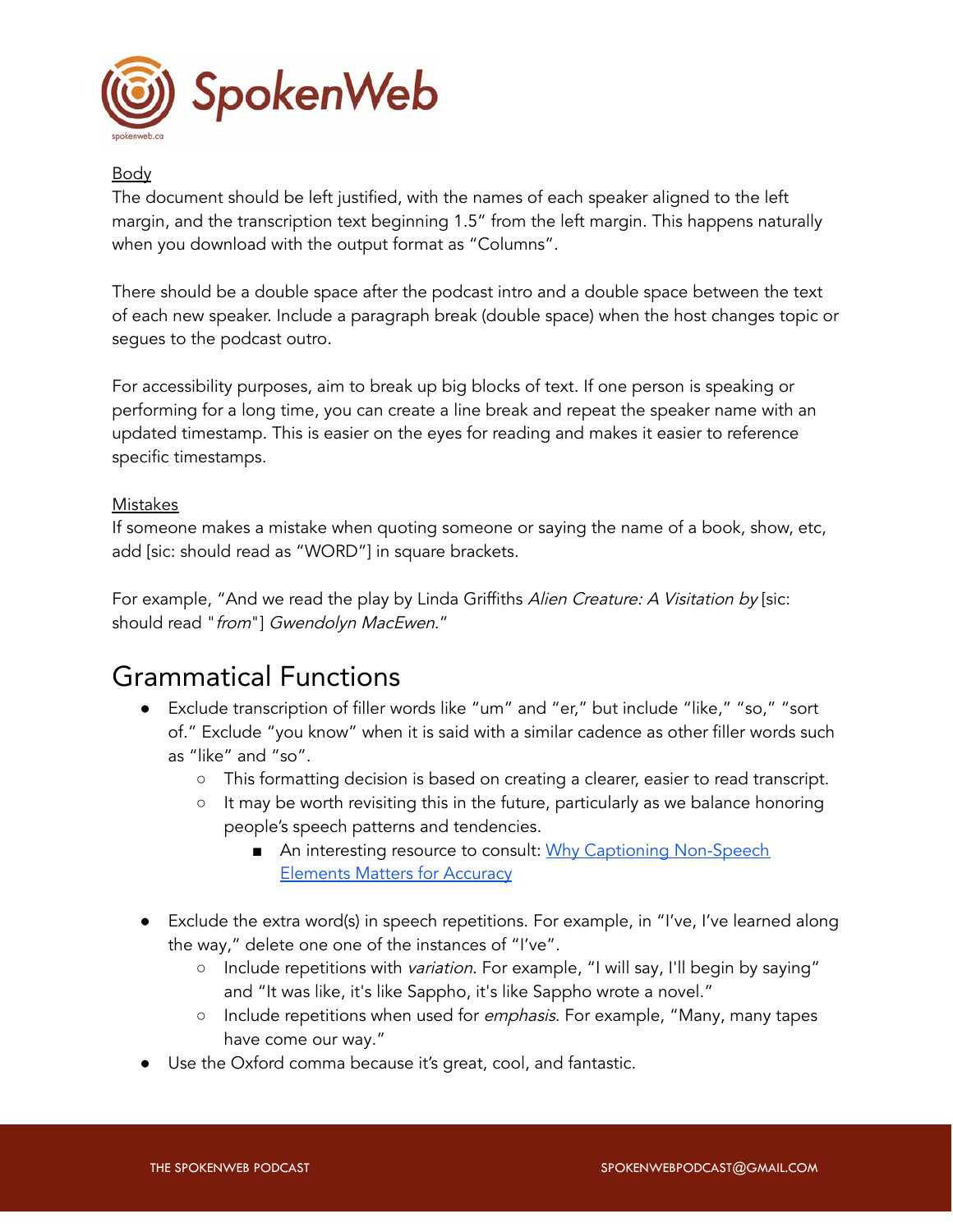

#### **Hyphens**

- Include a hyphen after negative prefixes if the word isn't already in the common lexicon without a hyphen.
	- ex: anti-capitalist, non-heteronormative
- Include a hyphen after the prefix "re" if the word isn't already in the common lexicon without a hyphen OR if the root word begins with "e."
	- ex: rewatch, re-educate, re-politicize

### **Capitalization**

- When turning a proper noun into a verb (ex: I googled it, I tweet at her all the time) don't capitalize the verb.
- Capitalize major and minors for studies. For example, Computer Science.

#### **Acronyms**

- If something is introduced and then later referred to by an acronym, include the acronym in square brackets beside the first full mention of the term.
	- ex: UBC Okanagan [UBCO]

#### Titles

- Italicize titles of Books, Podcasts, Movies, TV Shows, Albums, Video Games, Board Games, Art Shows, Art Pieces, etc.
- Put "quotation marks" around titles of Articles, Chapters, Episodes, Songs, Poems, Podcast Episodes.

#### Numbers

- Centuries: 20th century
- Years: '70s, 1970s, 80th birthday
- Age: "I was in my twenties"
- Zero to nine spelled out, 10 and up written numerically.
- Dates: January 23rd, June 9th
- Time: 5:00 AM, 7:00 PM

#### Quotations

- When the speaker quotes someone else or themselves, use typical quotation style.
	- ex: I was like, "Whoa, a live reading of a poem is totally different than the reading of a poem on a page."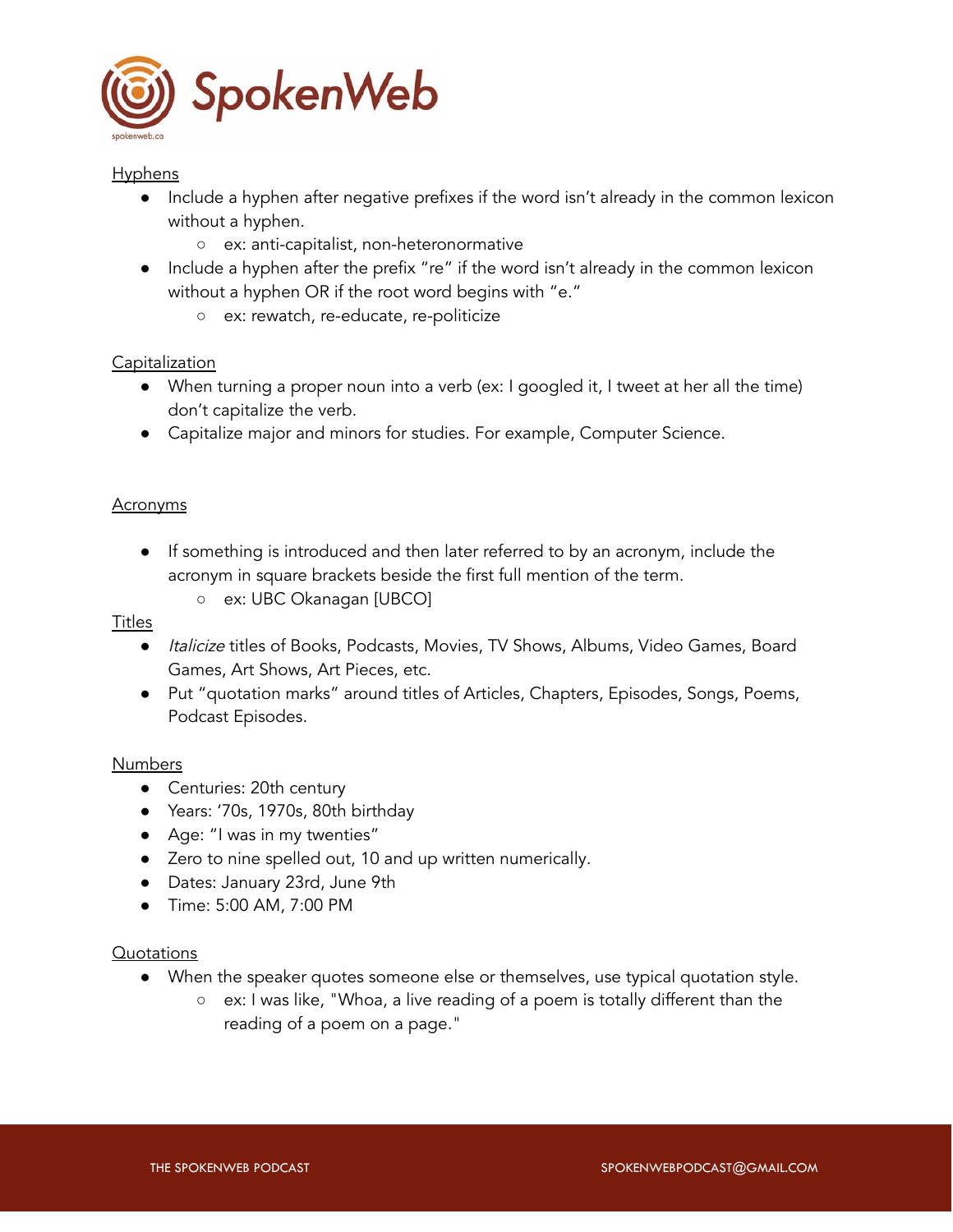

- When quoting poetry, separate each line with a "/" with spaces on either side
	- ex: "His pampered Muse / Knew no veto. / Hers lived / When his Muse cried / He replied / Loud and clear / Yes! Yes! I'm waiting here."
	- *○* NOTE: if a speaker is quoting their own poetry, no quotation marks are needed.
	- *○* NOTE: if there's no written copy of the poem, do not try to guess where the line breaks (/) go. Simply write out the poem with punctuation that sounds right to you.
	- *○* NOTE: Please check in with the episode producer to see if there are any copyright concerns about replicating written versions of published works.
	- *○* Tip: Try Googling the poem to see if there is a printed version in existence online. If there isn't, proceed with punctuation that sounds right to you unless the episode producer communicates otherwise.

### Pauses and Interruptions

- For short and long pauses, use a comma.
- Use an em dash (—) with a space on either side to separate a speaker's parenthetical thoughts from the primary sentence content.
	- $\circ$  ex: When I came to Concordia it's almost like in this sort of fortuitous moment — I was asked to have a meeting with the department chair in the first week that I was installed in the department, just to go over very practical things.
- Use double hyphens where a speaker is cut off by another speaker, and another set of double hyphens to indicate where the first speaker picks back up.
	- ex: Jason Camlot: And then one morning, my professor, John Miller-- John Miller: I'm John Miller, and I've retired from teaching Victorian literature at Concordia University in Montreal.
		- Jason Camlot: --walked in with a boombox.
	- When multiple people speak over each other, format as follows, naming specific people if they are known and using the tag "Various Voices" if not.
		- Various Voices: [Overlapping] Hello. Hi. Hi.
	- When an unknown person speaks, label as "Unknown Person [number]" with number differentiating one unknown voice from another. For example:
		- Unknown Person 1: Can you hear me?

# Inclusive terminology

- Include a space between the prefix "trans" and the rest of the identity description
	- ex: trans man/male, trans woman/female, trans masc/femme, etc
- Include a space between the prefix "cis" and the rest of the identity description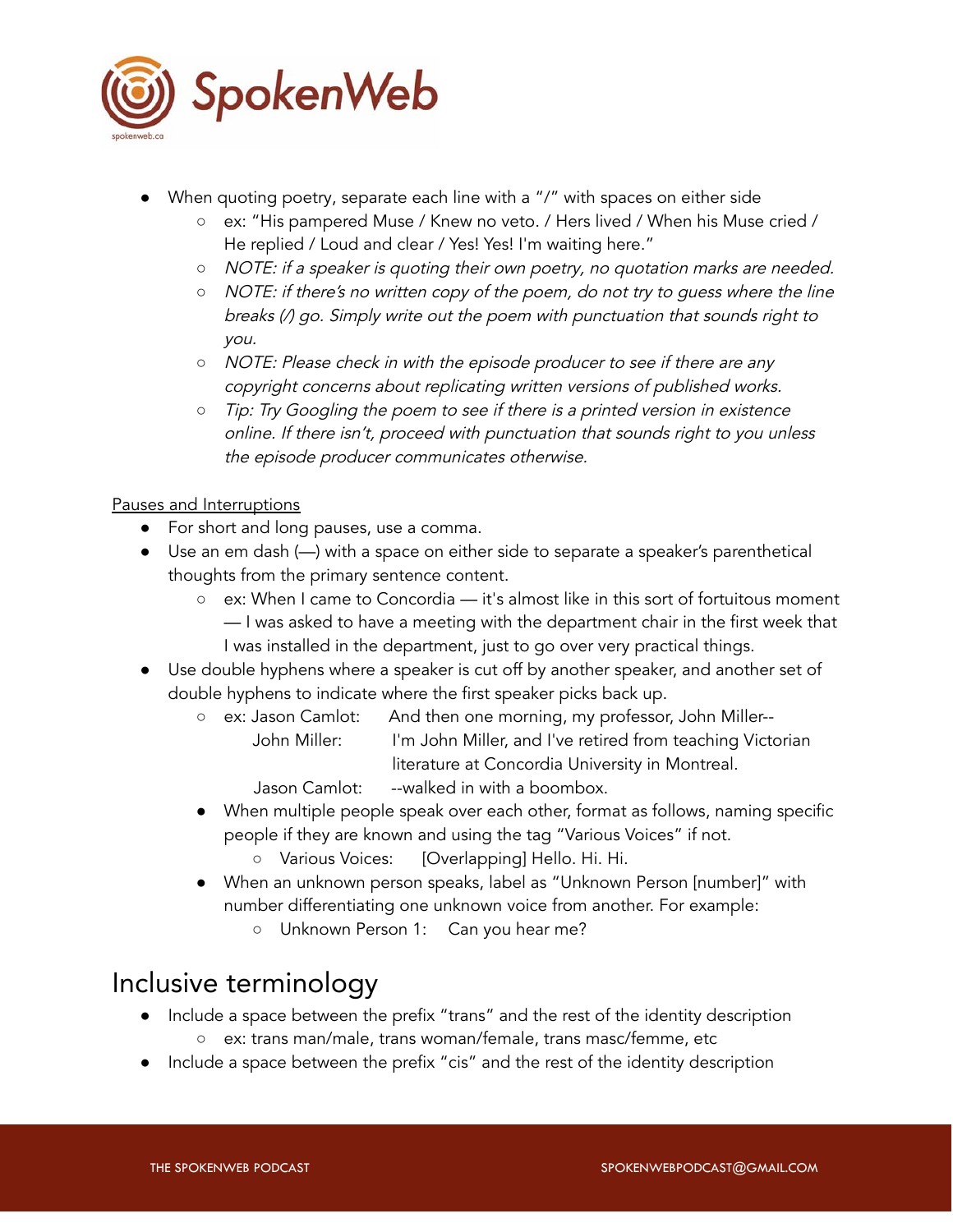

- ex: cis man/male, cis woman/female
- There should be no space following the prefix when transcribing the general concepts relating to gender/orientation.
	- ex: cisgender, heteronormative, transphobia
- Capitalize Black and Indigenous when referring to people, communities, cultures, etc.
- For names pertaining to First Nations, adhere to that nation's accepted transliteration.

# Audio Clips from Other Media

- **•** If the audio clip is *distinctly separated* from the speaker, include a paragraph break (double space) and format it in the two columns Temi provides, with the title of the audio in the "Speaker" column and the description in the transcription text column.
	- ex: Audio Recording: [inaudible] My boy Ikie is a bright boy. Some day he shall set the moon on fire. [inaudible]
- If the audio clip is *interrupting* the speaker in the middle of a paragraph or sentence, include it in square brackets and transcribe any audible words.
	- ex: So I think, for example, about an author reading in 1970 and a now defunct gallery of a hub mall on the University of Alberta campus. [Audio, from the 1970 recording: Please come in and sit down, there's lots of room at the front.]
	- *○* NOTE: if the audio clip is not clearly introduced, describe it briefly in the square brackets, as shown above.
- Note: The nature of this podcast means there are often episodes with overlapping audio clips, archival audio of performances or readings, sound poems, experimental performances with non-verbal sounds etc. These can be challenging and time consuming to transcribe. Remember the transcription is something that will be read, so the transcription should indicate what is occurring but doesn't need to reflect verbatim beat by beat what is happening. Use concise descriptions to aid understanding where possible.
	- Ex. [Begin: Sound Poem Performance. Overlapping Non-Verbal Sounds Interspersed with Repeated Snippets of Poetry]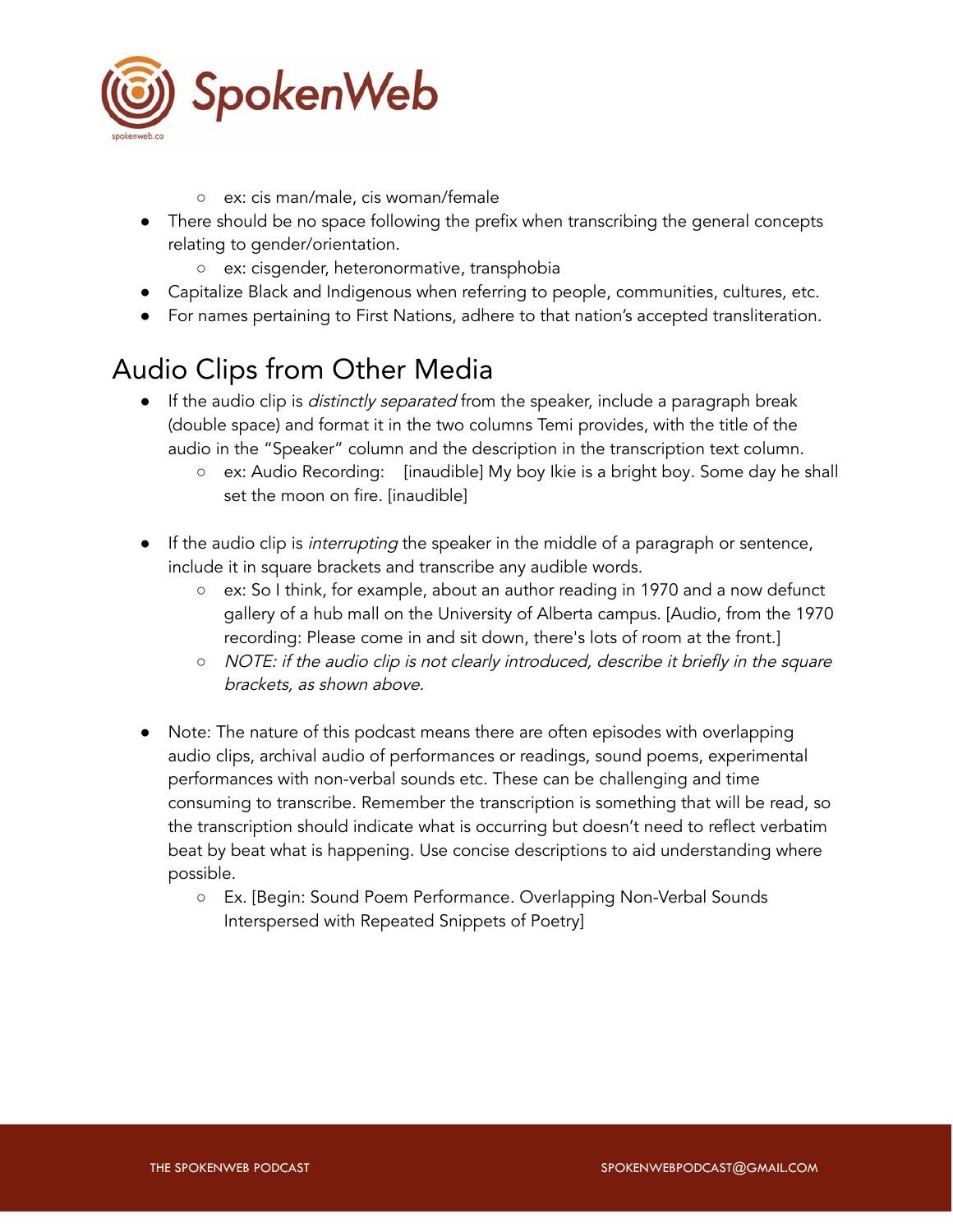

# Non-verbal audio

### Music

There is often instrumental music throughout the podcast.

- If the music is *distinctly separated* from the speaker, include a paragraph break (double space) and format it in the two columns Temi provides, with the title of the audio in the "Speaker" column and the description in the transcription text column.
	- ex: Music: [Instrumental]
	- *○* NOTE: where possible, describe the kind of instrumental music that is playing. For example, [Instrumental Piano]
	- From S3 onwards, episode producers will provide their scripts which should have music cues with specific song names or sound samples. We've asked them to do this to expedite and standardize the process of transcribing music cues.
- If the music is in the *background* or is *interrupting* the speaker in the middle of a paragraph, include it in square brackets and describe as usual, marking the places where it begins and ends as follows:
	- Ex: Just like that story that Jason described earlier of finding a box of tapes and eventually listening to them. [Begin Music: Upbeat Instrumental] …. But for now, let's go back to Michael who shared with us the process of working with this kind of material. [End Music: Upbeat Instrumental]
- When music changes volume or is 'played under' other audio for lengths of time it can be challenging to decide how to note these changes. With the aim of accessibility and legibility, please include significant musical changes with descriptions such as the following:
	- I.e [Music Continues Under Audio] or [Music Continues as Musical Bridge]

#### Theme music

It should be formatted on its own line with the two columns Temi provides, with the title of the audio in the "Speaker" column and the description in the transcription text column.

The standard way to format full episode theme music is:

• SpokenWeb Podcast Theme Music: [Instrumental Overlapped With Feminine Voice] Can you hear me? I don't know how much projection to do here.

The standard way to format ShortCuts theme music is:

[Piano Overlaid With Distorted Beat]